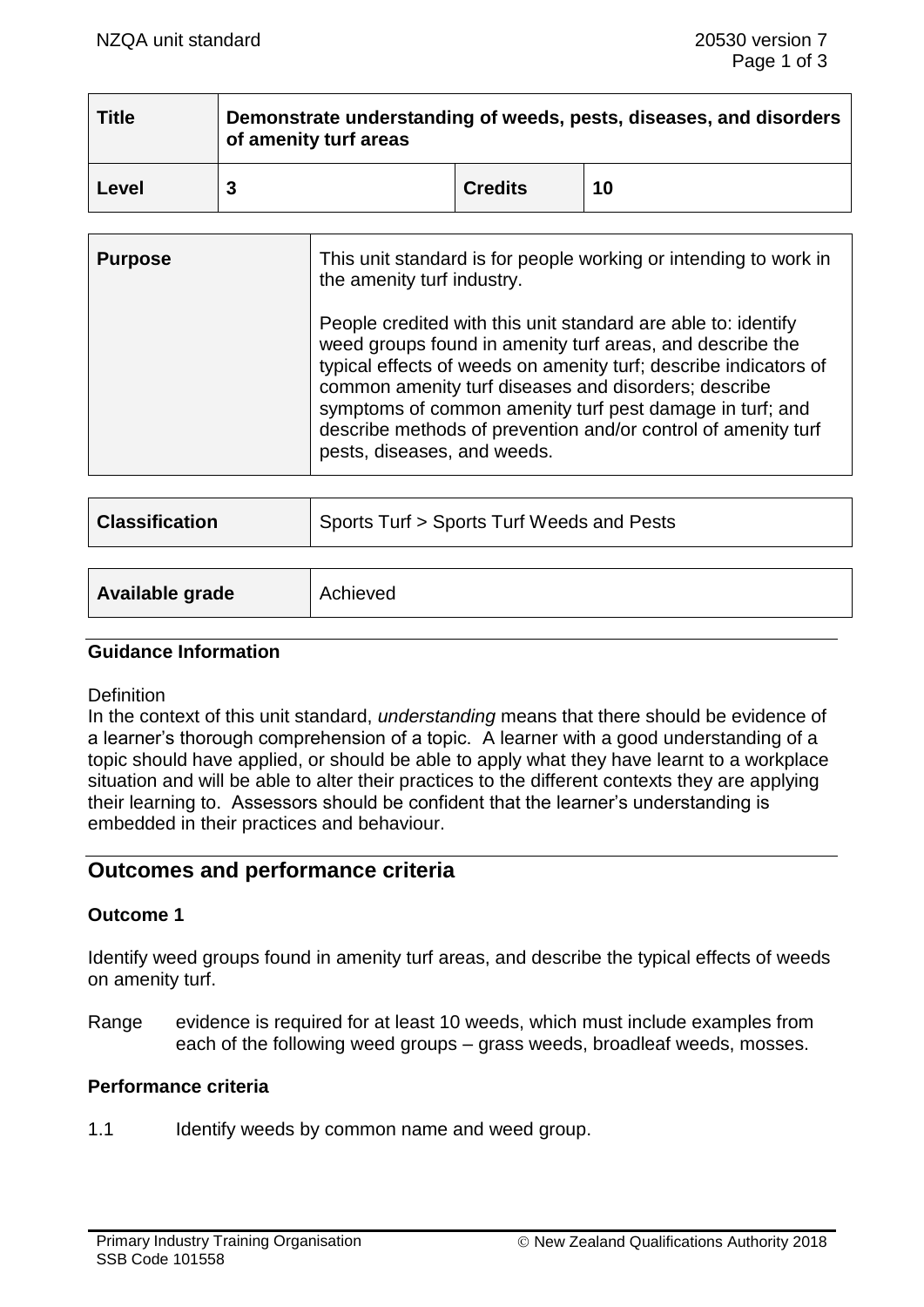- 1.2 Describe weeds in terms of their adaptation methods to survive in turf.
	- Range competitive ability, seeds, bulbs, stolons, rhizomes, roots or root segments, moisture conservation.
- 1.3 Describe methods of weed spread in terms of weed characteristics, environmental effects, cultural effects, and the effects of soil conditions.
- 1.4 Describe weeds in terms of their detrimental effects on amenity turf areas.

Range evidence is required for at least three detrimental effects.

#### **Outcome 2**

Demonstrate understanding of indicators of common amenity turf diseases and disorders.

#### **Performance criteria**

- 2.1 Distinguish amenity turf disease indicators from major turf disorder indicators in terms of their signs.
	- Range turf disorders include but are not limited to  $-$  fuel and oil spills, fertiliser damage, dry patch, animal urine, physical plant injury.
- 2.2 Describe common amenity turf disease occurrence in terms of the effects of environmental factors.
- 2.3 Describe common amenity turf diseases in terms of their typical indicators.
	- Range evidence is required for at least three diseases and at least one disease indicator for each disease – mycelium, fruiting body, sclerotia lesion, pustule, water-soaked, blight, chlorosis.

# **Outcome 3**

Demonstrate understanding of symptoms of common amenity turf pest damage in turf.

# **Performance criteria**

- 3.1 Distinguish common amenity turf pest damage symptoms from amenity turf disorders and diseases in terms of the signs.
- 3.2 Describe common amenity turf pest occurrence in terms of the effects of environmental factors.
- 3.3 Describe common amenity turf pests in terms of their typical indicators.
	- Range at least three common turf pests from New Zealand grass grub, porina, black beetle, sod webworm, Tasmanian grass grub, Argentine stem weevil, black field cricket, nematodes, ants, earthworms, cotula weevil, mealy bug, greasy cutworm.